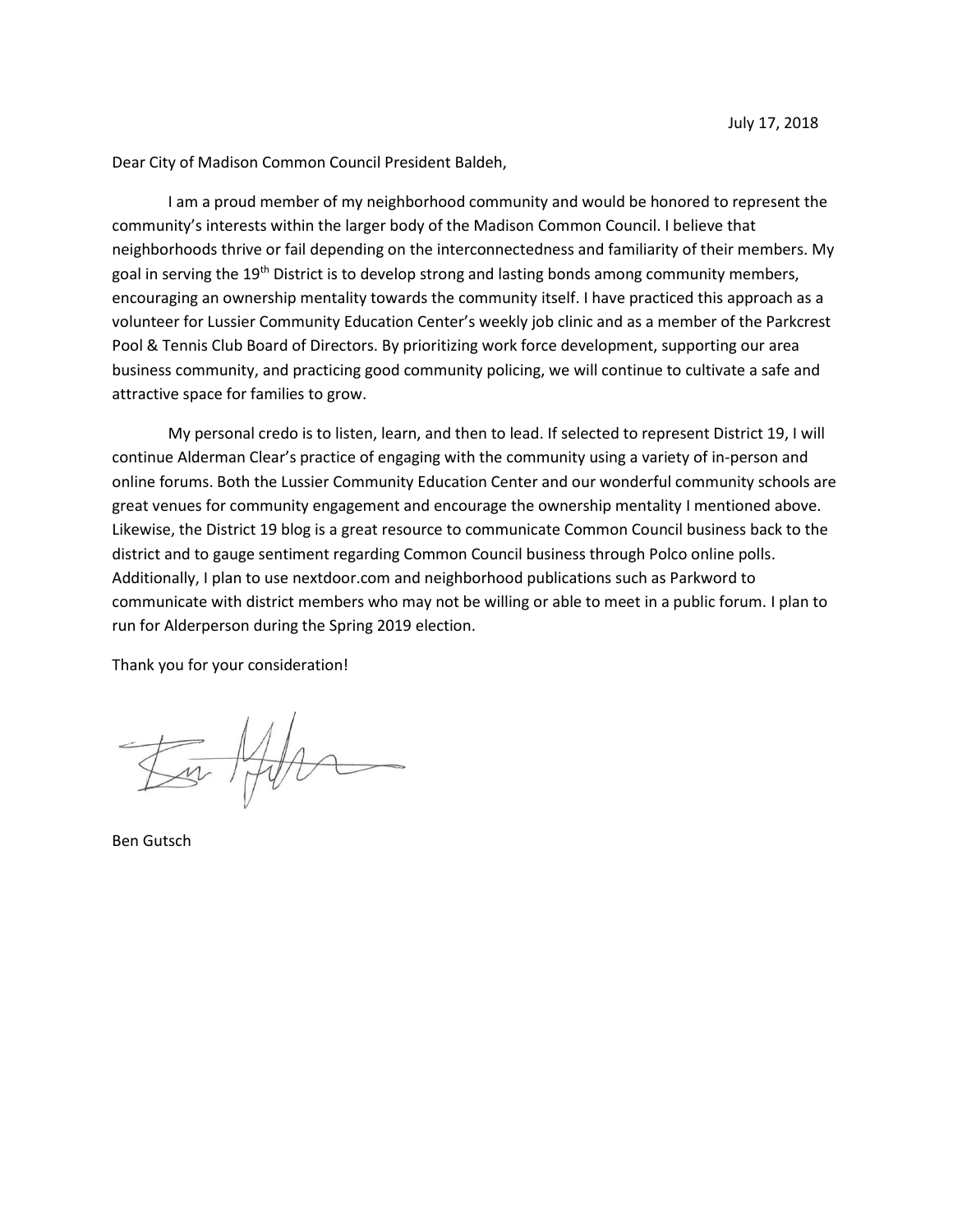# Benjamin Gutsch

6710 Inner Dr. Madison, WI 53705 Home: (608) 203-5564 Work: (608) 441-6448 benjamindrakegutsch@gmail.com

#### **PROFESSIONAL EXPERIENCE**

#### **Logistics Analyst, First Supply, Madison, WI – 1/2018 to present**

- Develop and lead the maintenance of the organization's truckload (TL), less-thantruckload (LTL), and parcel programs to optimize cost, delivery, and quality of shipments.
- Drive the creation and deliver the reporting of metrics for carrier utilization and performance in the areas of cost, delivery, and quality of shipments.
- Provide direction and resources on import and export activities.
- Coordinate all activities with leasing partners on the development of specs, execution of leases, scheduling graphics and delivery.
- Create the appropriate reporting for safety and performance purposes from the DQ Routing and GPS applications to provide to corporate, regional, and branch management.
- Assist in ensuring that all company vehicles and drivers are in compliance with safety requirements mandated by the FMSCA, DOT, OSHA, and the company.

## **Buyer/Planner, First Supply, Madison, WI – 1/2016 to 1/2018**

- Execute daily purchasing and intercompany transfer activities. Plan and maintain inventories at 35 First Supply warehouse locations using SXE.trend ERP system.
- Maintain over 10,000 distinct SKU item records and replenishment paths to ensure inventory availability and timely inventory turns.
- Identify and execute returns to supplier. Resolve discrepancies related to shipping errors. Perform ongoing reviews of supplier lines and monitor service levels.
- Source carriers and onboard carriers for twice weekly intercompany transfer routes.
- Negotiate rates for service and monitor service levels.
- Optimize total costs including freight, inventory, and purchase price.

# **Logistics Coordinator, Stoughton Logistics, Stoughton, WI – 5/2014 to 1/2016**

- Collaborate directly with Stoughton Trailers purchasing department and material control department to maintain a lean supply chain in support of semi-trailer production plants in Stoughton, WI and Brodhead, WI.
- Utilize two MRP systems, Syteline and MXP, to coordinate inbound shipments of over 1000 distinct raw material SKU's based on inventory counts.
- Negotiate shipment rates with vendors and carriers and address any performance issues encountered while using these vendors and carriers.
- Coordinate outbound shipments of finished semi-trailers, inter-modal containers, and container chassis.

#### **Independent Contractor, Green Bay, WI – 3/2009 to 1/2014**

- Buy truckload shipments of consumer goods and transport those shipments from shipper to consignee using a leased semi tractor and Schneider's semi trailer pool.
- Evaluate which shipments to purchase based on transportation cost analysis.
- Plan routes and arrange transportation to ensure on time delivery of shipments.
- Cultivate ongoing partnerships with repeat customers.
- Maintain equipment, maintain financial records, and consistently improve revenue throughout the life of the business.